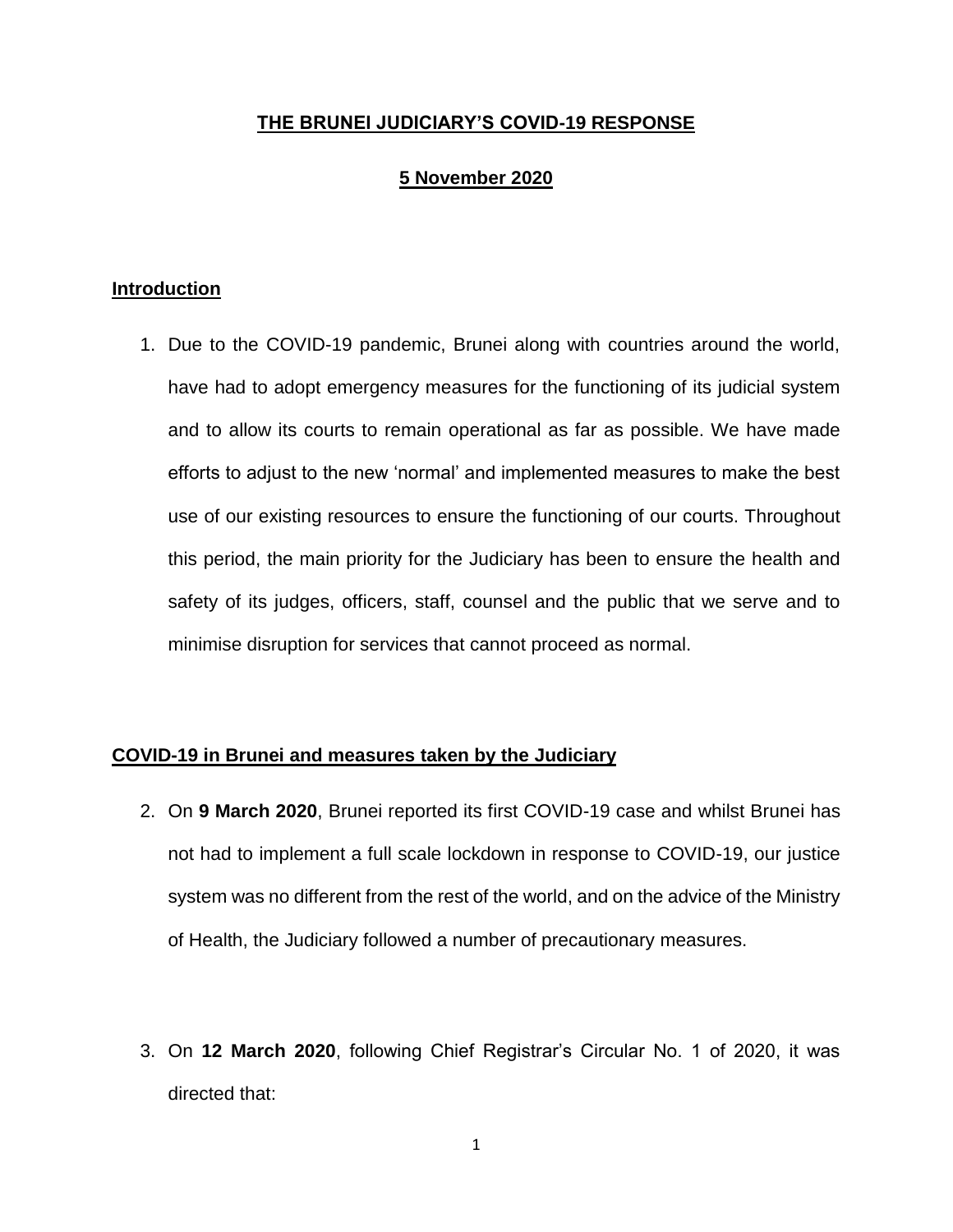- Chamber hearings before High Court judges are to be heard in open court;
- Chamber hearings and pre-trial conferences before High Court registrars where all parties are represented by counsel are to be heard via video conferencing;
- Visitors to the Courts are to register themselves when entering the court building;
- Visitors with no official business are advised not to enter court buildings; and
- Visitors who show symptoms that include a runny nose, a cough and/or a fever are to inform court personnel immediately if they have matters before the Court.
- 4. Thereafter on **14 March 2020**, Chief Registrar's Circular No. 2 of 2020 gave the following directions:
- Advising people to stay at home and not to attend Court if they are feeling unwell;
- Requiring all visitors to register their names, identity card and contact details for the purpose of contact tracing;
- Suspending all non-essential civil hearings in all Court jurisdictions in all districts including bankruptcy creditors meetings, probate hearings, mediations, Small Claims Tribunal's consultations and adjudications between **14 March to 31 March 2020**; and
- Limiting those in attendance at civil marriage ceremonies to include only the registrar, bride, groom and witnesses in the court room.
- 5. During this time criminal hearings proceeded, however, measures were followed to ensure that only essential persons were present in the court rooms.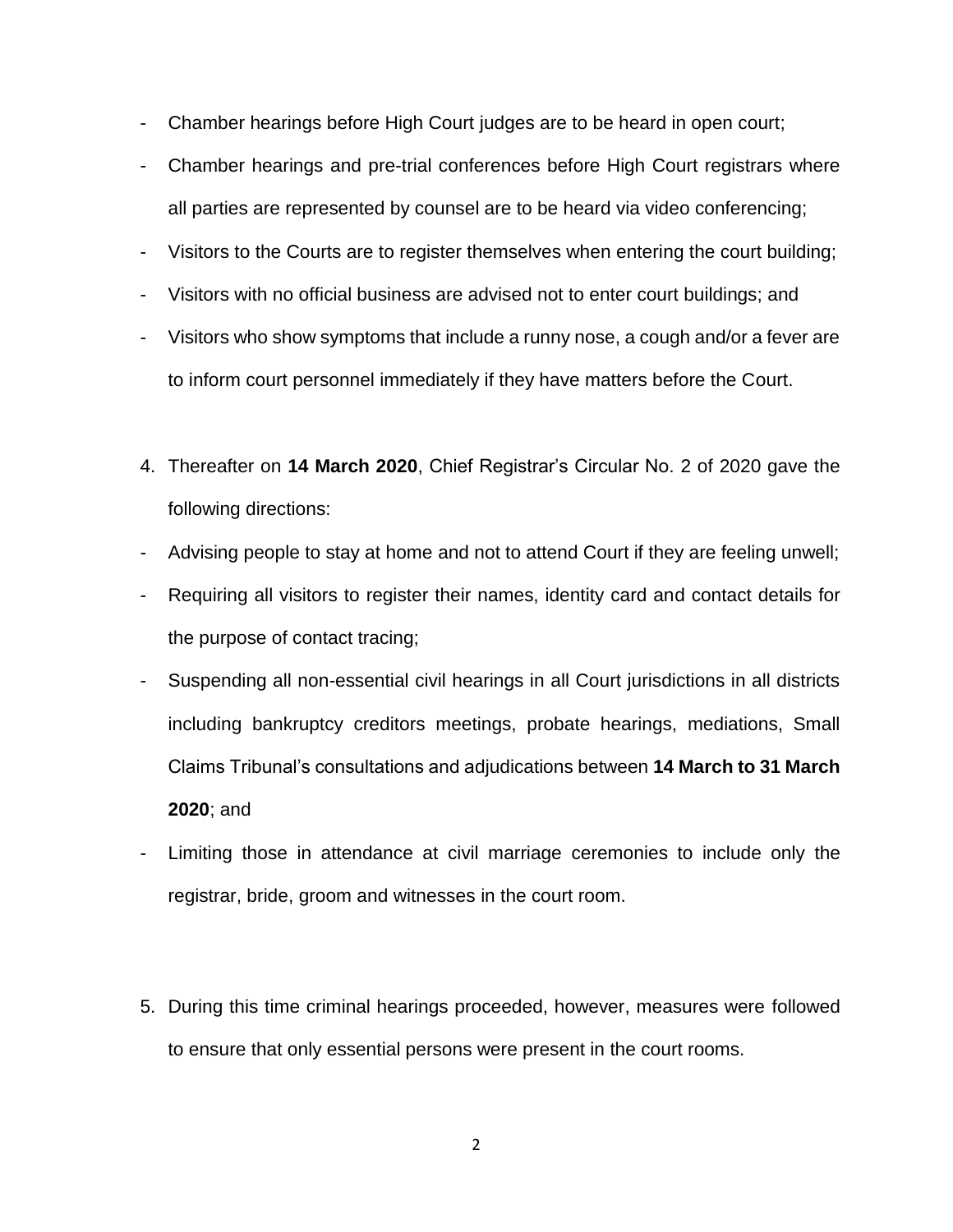- 6. On **16 March 2020**, the Chief Registrar notified all judges, judicial officers and staff of the Ministry of Health's directives on self-isolation and quarantine orders and procedures for workplaces in the event a member of staff is diagnosed with COVID-19. On **17 March 2020**, it was directed that the Court of Appeal session in March-April 2020 was to be adjourned.
- 7. In order to decisively break the chain of transmissions in the community, on **19 March 2020**, the Government announced a series of measures for the safe use of public facilities and other venues during COVID-19 which included social distancing and limits to mass gatherings. Upon the advice of the Ministry of Health, on **21 March 2020** steps were taken to implement a 'shift' system of work from home for judges, judicial officers and staff.
- 8. On **24 March 2020** more stringent measures were issued by the Judiciary that effectively shut down all courts, registries and their service counters in all districts. However, following the implementation of the Business Continuity Plans of each registry, we maintained our essential services but cases were managed remotely and the number of judges, judicial officers and staff allowed at the Courts at any given time were restricted. This allowed us to keep the Courts functional and open for matters with the most critical and time sensitive applications. The following additional measures were put into place: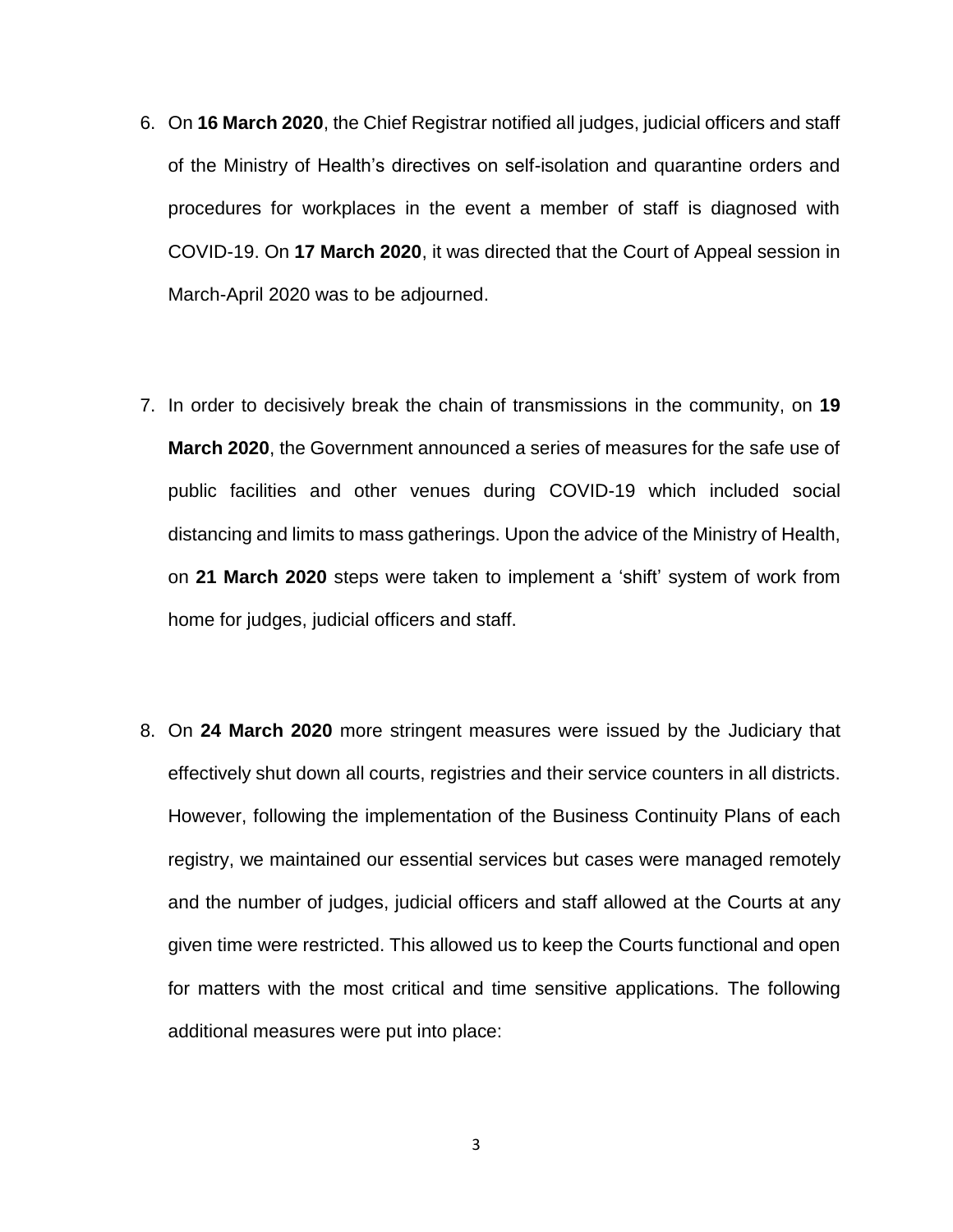- All civil and criminal cases were adjourned in all courts and in all districts, including matters involving Road Traffic offences, claims in the Small Claims Tribunals, bankruptcy and probate hearings effective **31 March 2020** to **18 May 2020**;
- For criminal matters, cases relating to custody, detention and bail and urgent applications proceeded in person, however social distancing measures were followed as per Ministry of Health directives;
- For civil matters, cases relating to applications for injunctions also proceeded in person;
- Criminal or civil cases that were deemed suitable for video-conferencing were to be heard remotely; and
- The public were encouraged to call or e-mail the Courts and drop box counters were made available in all court houses.
- 9. Following the closure of the courts, a recovery plan was instituted by the Chief Justice and upon the advice of the Ministry of Health, immediate action was taken by the Judiciary's Action Team to:
- Fully sanitize all court buildings throughout the country;
- Implement changes in the modality of hearings; and
- Review the backlog as a result of the suspension of cases, and identify priority cases.
- 10.The Brunei Government's efforts to slow the spread of COVID-19 were swift and we have been fortunate that there have been no local transmissions since **6 May**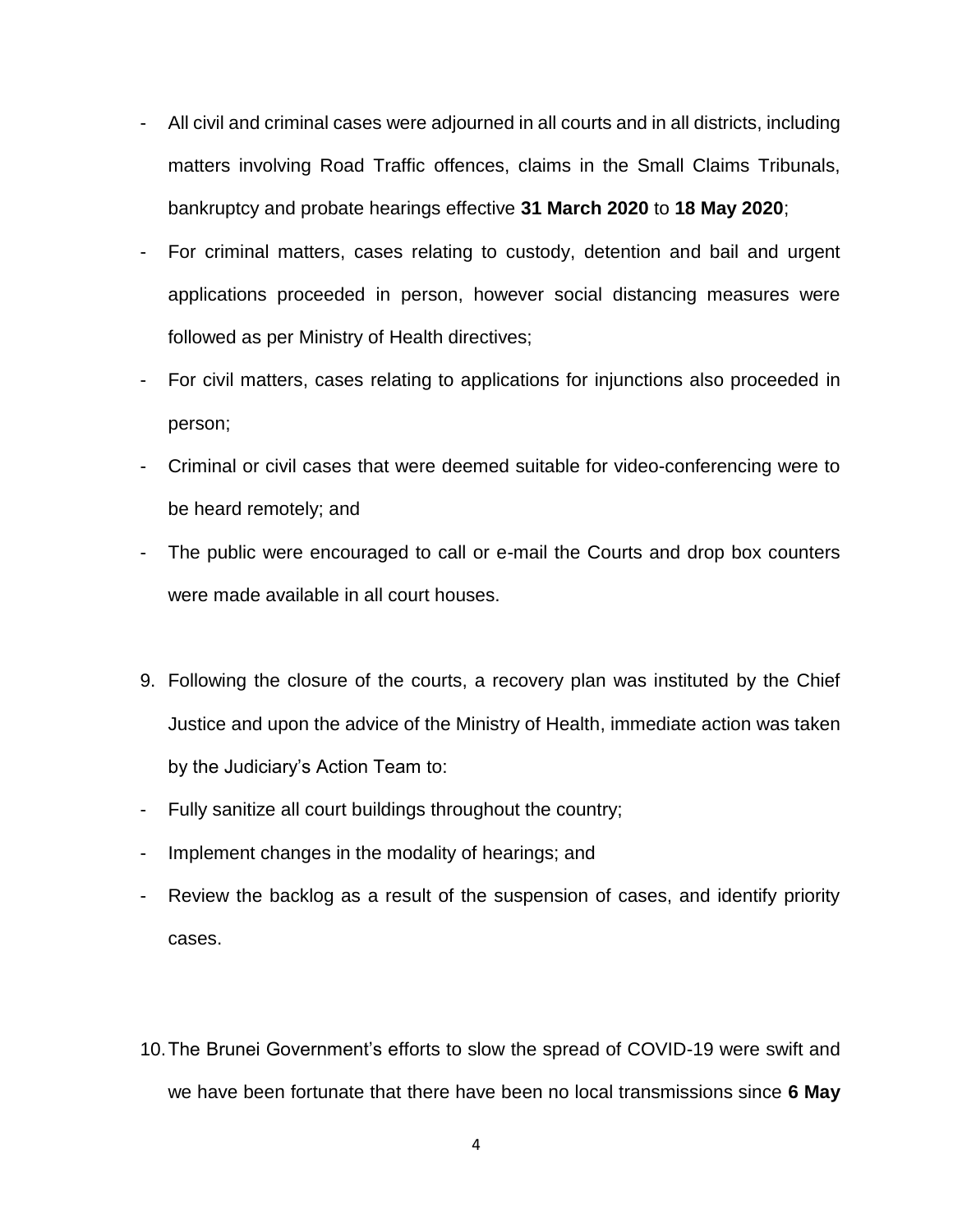**2020**. Whilst the measures impacted the functioning of the justice system in the months affected, with a sizeable number of matters deferred, as of **18 May 2020** we have been able to resume phased functionality of the courts given the country's containment of the virus.

- 11.In implementing the recovery plan instituted by the Judiciary and upon the advice of the Ministry of Health, we gradually proceeded to:
- Commence staggered hearings of civil and criminal cases and resume full hearings;
- Commence staggered opening of service counters and thereafter resume full operations of service counters; and
- Cease the 'shift' system of work from home for judges, judicial officers and staff and resume work at the courts with segregated and social distancing compliant workspaces.
- 12.As of **1 November 2020**, with 179 days since the last locally transmitted case of COVID-19 in Brunei, we continue to take the necessary precautionary measures by:
- Screening court visitors with temperature checks;
- Complying with social distancing;
- Sanitizing the courts and ensuring a clean working environment; and
- Ensuring that all persons use the BruHealth contact tracing application upon entry to all court buildings.

5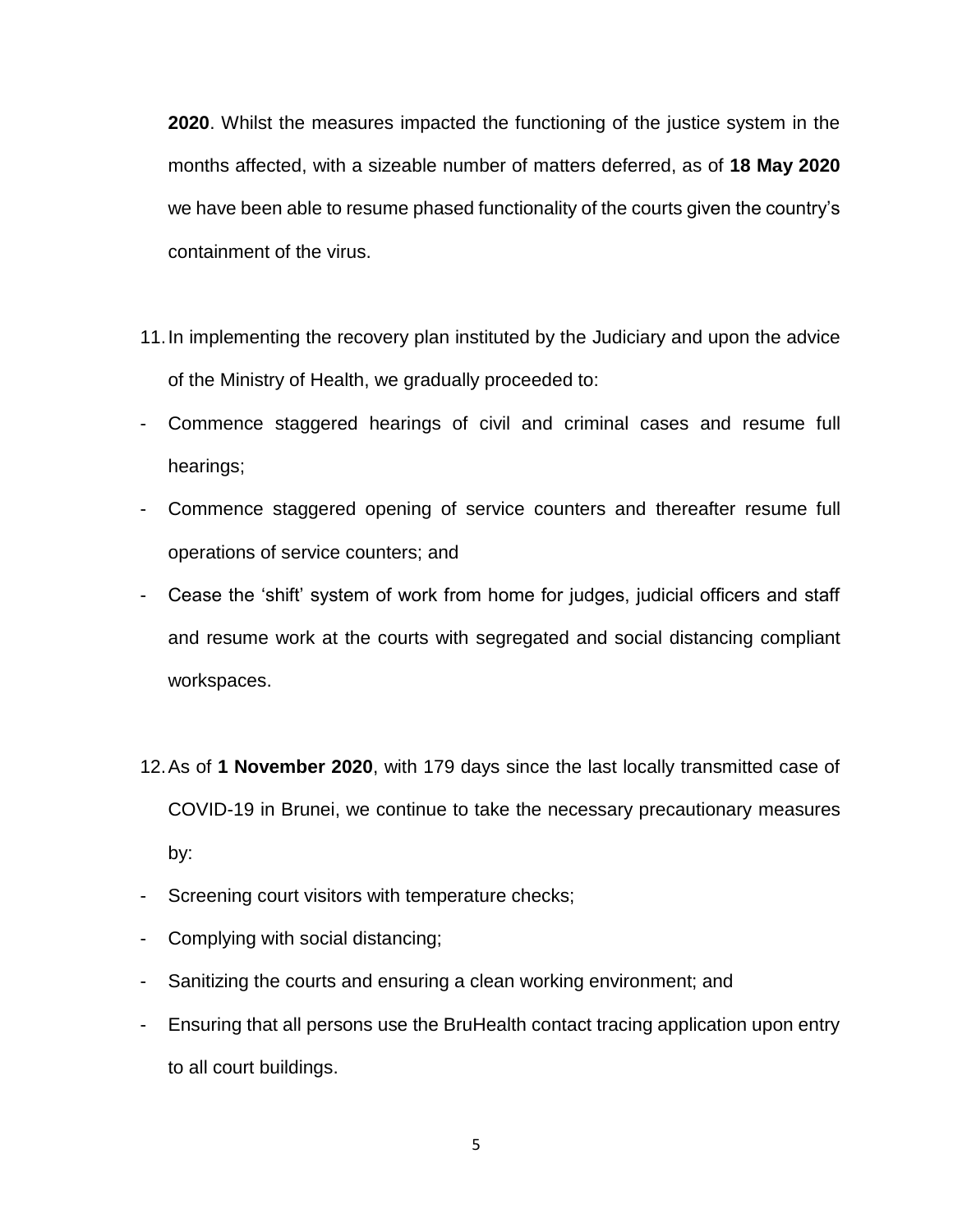#### **Impact of COVID-19 and access to (online) justice**

- 13.Whilst the closure of the courts was necessary to protect the health and safety of all court users, it was equally important that access to justice was maintained throughout these most challenging times.
- 14.Our existing case management systems and business continuity plans were designed so that we could respond to and continue to work even in these extraordinary circumstances. The public service of justice was maintained as much as possible and we continued to provide access to justice to the public through our e-Filing system (EFS) and e-Payment gateway which ensured that registry services, filings and payments were provided online. Further, the use of our Judicial Case Management System (JCMS) for judges, judicial officers and court personnel continued uninterrupted as cases were processed, monitored and managed remotely. We also strengthened access to up-to-date information on the Judiciary website for the convenience of all court users.
- 15.The Judiciary made full use of Microsoft Teams and Zoom for the continued functioning of the courts during the COVID-19 pandemic through the conduct of remote hearings and video conferencing. For criminal matters involving defendants in remand, physical attendance at the courts was dispensed with and video conferencing platforms were used between the courts and the prison. For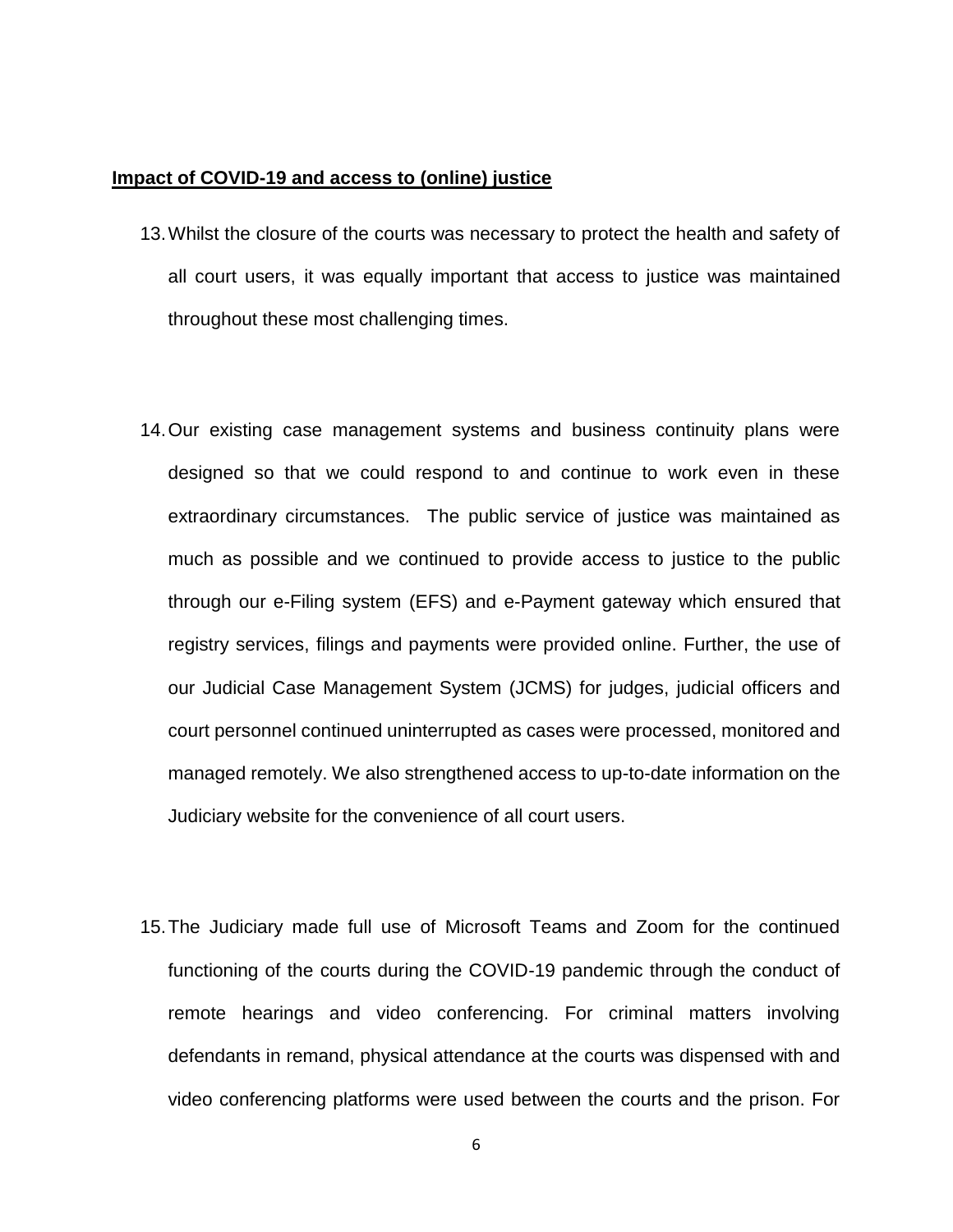civil matters in the High Court and Intermediate Court, registrars conducted chamber hearings and pre-trial conferences online on Zoom in cases where all parties were represented by counsel. On 12 October 2020, the Brunei High Court conducted its first virtual hearing on Zoom with witnesses in Kuala Lumpur, Malaysia and counsel in Brunei appearing before our High Court judge in Singapore.

- 16.We have welcomed the use of such technology and find that for the foreseeable future, it will be commonplace to use applications such as Zoom in the conduct of hearings and pre-trial conferences in order to deliver justice efficiently and expeditiously in the new 'normal' environment of the COVID-19 pandemic.
- 17.Although the measures we took invariably affected the physical operations of our courts, the accessibility and visibility of judicial processes especially in urgent criminal matters were seen as essential. The face to face in person aspect of arraignments, taking of pleas, bail applications and sentencing were deemed indispensable and were allowed to be brought before a judge or magistrate with necessary social distancing measures strictly put in place for all court users. These measures included:
- Limiting the number of people entering the courthouse and court rooms to ensure safe distancing can be maintained;
- Leaving a one seat space in the public gallery;

7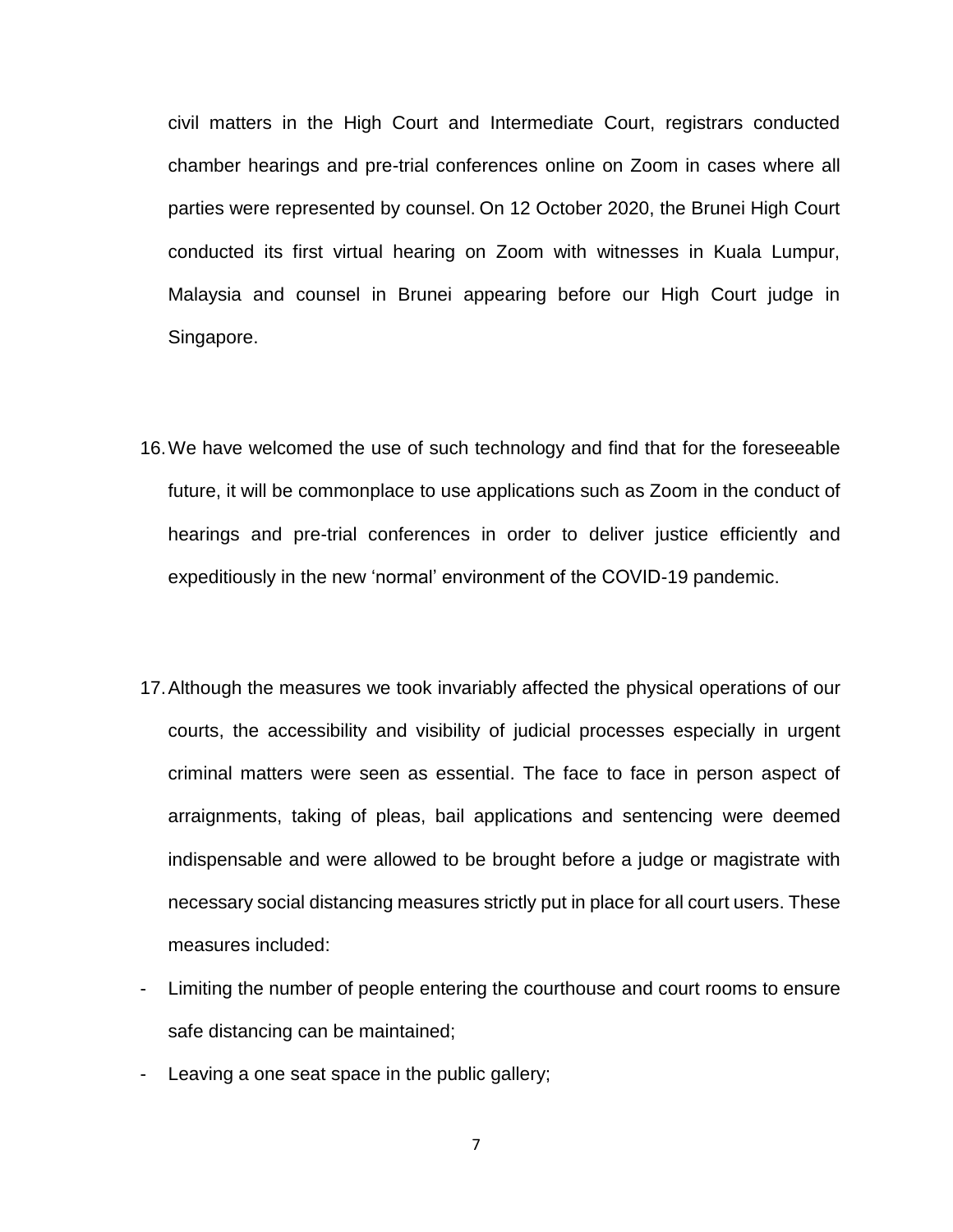- Encouraging good hygiene practices in wearing masks and using hand sanitizers;
- Screening all persons through the BruHealth application upon entry; and
- Taking temperatures of all persons at entry points.

#### **Key lessons and the post pandemic justice system**

- 18.I would now like to reflect on how we managed our response to COVID-19 and what the pandemic means for the future of our justice system. At the outset, our focus was to maintain a core justice system that involved the most urgent and essential cases that needed face to face hearings. At the same time, we also sought to minimise disruption to our services and introduced emergency innovative practices through the use of technology in maintaining a service to the public. In our experience, the approach and response to changes in the modality of hearings online through video conferencing platforms were met positively and the Judiciary took this as an opportunity to allocate more resources in supporting the use of these online services. As an example, the Judiciary obtained licenses and subscriptions for both Microsoft Teams and Zoom for its judges and judicial officers.
- 19.One way or another, the pandemic has transformed the future of our justice system and impacted operations in all our courts. As adjournments had to be made to hearings during this time, we have made efforts to absorb and mitigate the delays caused as a result but it is not realistic to suppose that effects from it won't be felt.